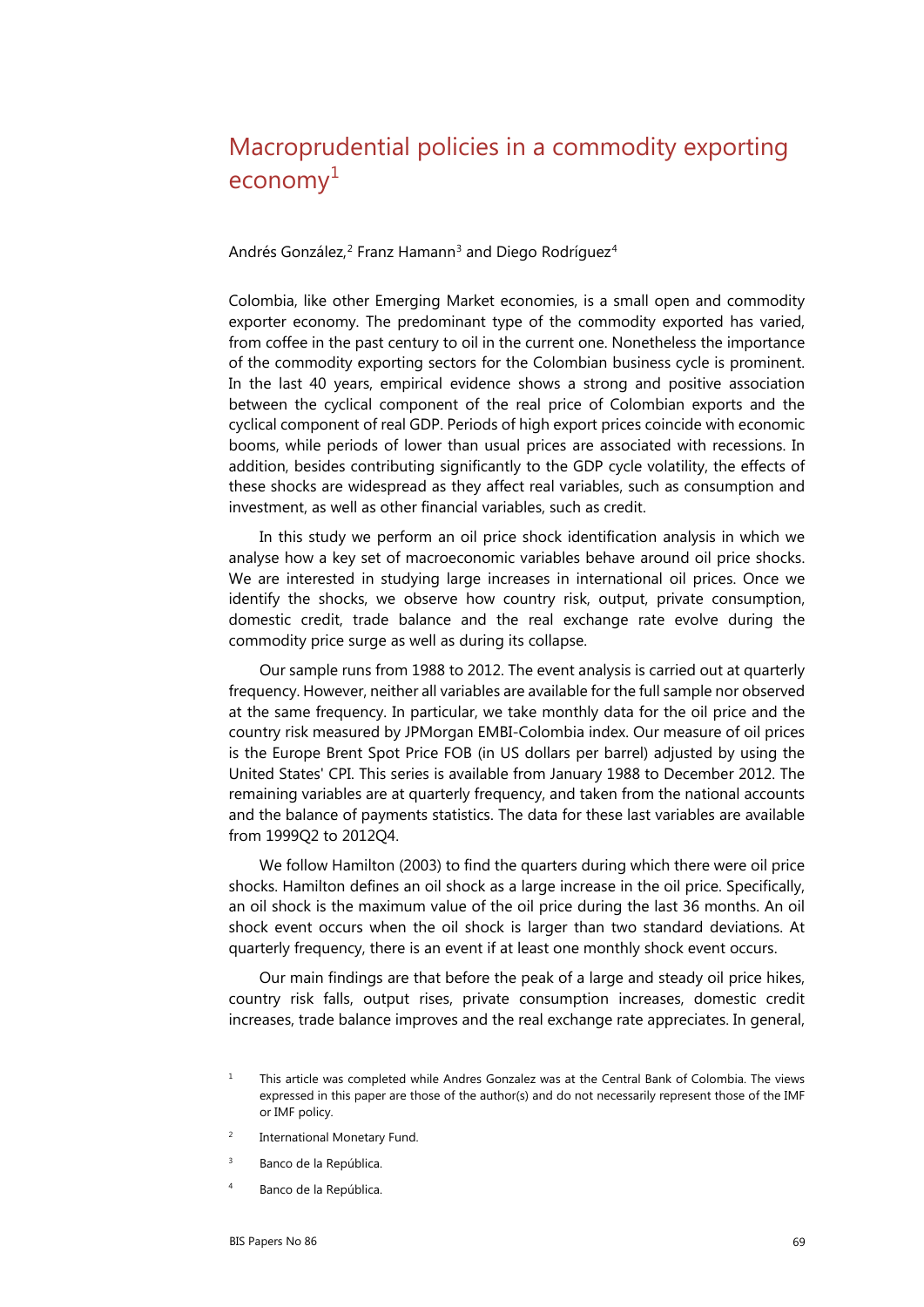after the sudden oil price reversal all these patterns shift back in the opposite direction.

These findings are consistent with the intuition shared by many economists, who study small open economies in which resource sectors are important. As the oil price grows, income from the resource sector increases and risk premium falls with the improved overall creditworthiness, creating a surge in demand for tradable and nontradable goods, inducing a real exchange rate appreciation and a shift of economic resources from the tradable sector to the nontradable sector. Credit expands, especially in those sectors that benefit from the real exchange rate appreciation. Overall economic activity and demand rise in tandem with asset prices. However, sharp oil price reversals truncate this process and a rapid reallocation of resources occurs together with a collapse in asset prices and the currency.

To explain these facts, we develop a New-Keynesian DSGE model for financial policy analysis that takes into account these key empirically relevant features of the Colombian economy. Our baseline model is a three-sector economy (commodity, tradable and nontradable sectors) populated by households, entrepreneurs, retailers, capital producers, private banks, the government and the central bank. Households receive the revenues from the resource sector, supply labour to firms, consume final goods and save in the form of bank deposits. Output is produced in several stages, including a monopolistically competitive nontradable sector with nominal rigidities. Entrepreneurs, both in the tradable and nontradable sectors, face financial frictions and their external financing cost is decreasing in their net worth, as in Bernanke, Gertler and Girlchrist (1996).

In the baseline specification of the model, the central bank sets the nominal interest rate using a monetary policy rule. We also enhanced further the model to consider exchange rate and credit policies. We model the first as the sales/purchases of international reserves, which adjust in response to real exchange rate misalignment, and the second as any financial regulation instrument, which responds to aggregate credit dynamics by enlarging or compressing the external financing premium in the economy.[5](#page-1-0)

In sum, we construct a setup with a commodity-driven transfer problem, in which high oil prices increase export revenues and cause higher demand for tradable and nontradable goods. The model includes three productive sectors: commodity, nontradable and tradable sectors and uses the Bernanke-Gertler-Girlchrist setup to introduce an external financing premium relating net worth of entrepreneurs in the tradable and nontradable sectors to their financing costs. It also models separately the central bank and commercial banks.

The economy's long-run net foreign assets is pinned down by assuming that the external interest rate is an exogenous, increasing function of the ratio of external debt to the stock of oil. We interpret this as representing a form of collateral for credit provided by foreign lenders. The model allows us to show that the dynamics of the proposed transfer problem can be the efficient response of the economy to exogenous terms-of-trade shocks.

However, the adjustment is inefficient because the equilibrium is distorted by financial frictions. In the commodity boom phase, credit growth and real appreciation transfer net worth from the tradable to the nontradable sector, which enhances

<span id="page-1-0"></span>The complete set of equations are available upon request.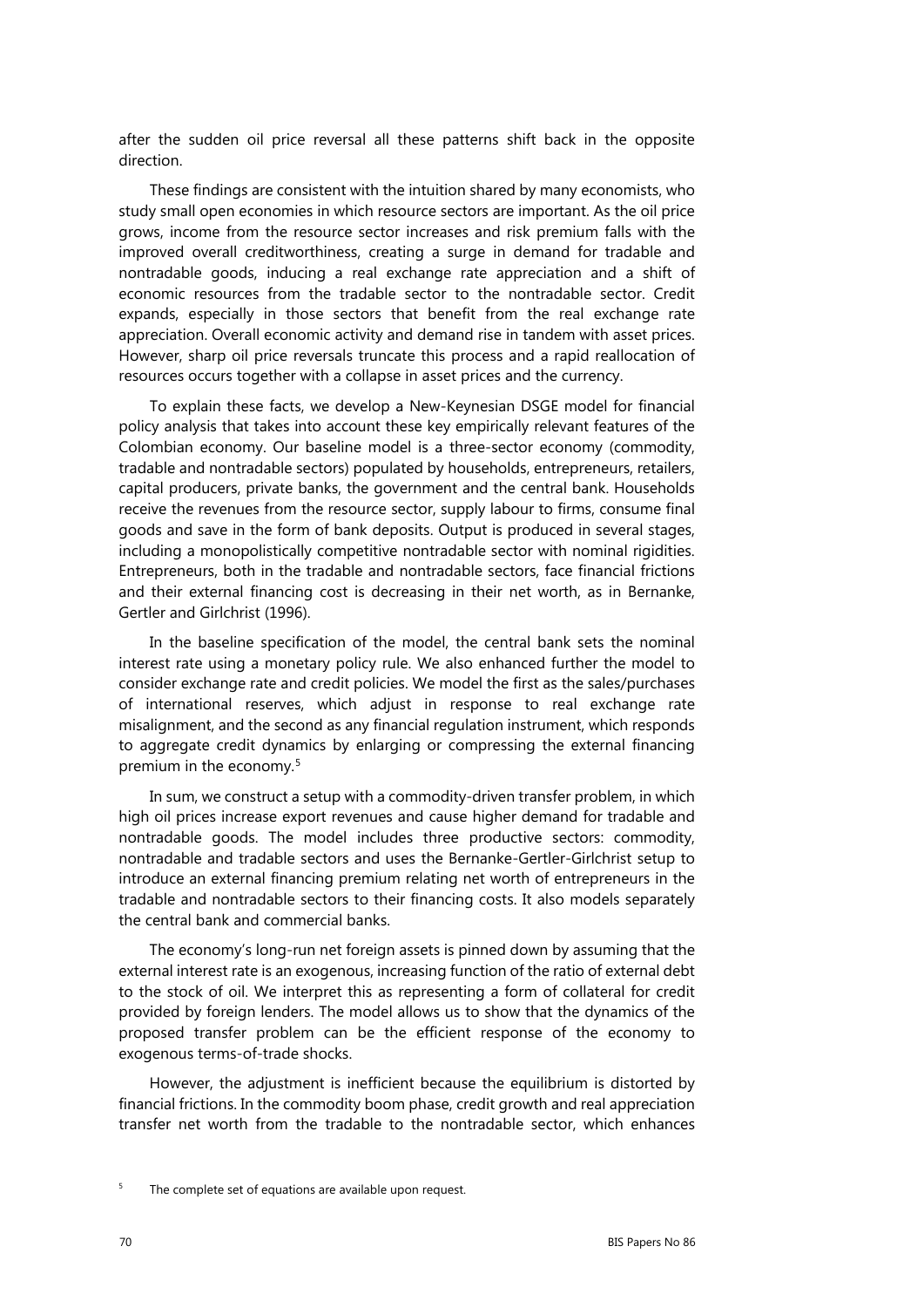borrowing capacity in the latter, and then a sudden reversal in commodity prices causes a reallocation back to the tradable sector and causes the nontradable sector to experience a credit crunch.

Moreover, a pecuniary externality is also at work in this process, because in the Bernanke-Gertler-Girlchrist financing premium the value of net worth depends on equilibrium sectoral relative price movements that individual agents do not internalise when they make borrowing decisions.

We enhance the model to account for the role of macroprudential policy. Our model introduces policy rules governing central bank foreign exchange intervention and a regulatory premium incorporated as a multiplicative factor of the external financing premium banks charge to entrepreneurs. These rules are ad-hoc, but they make an interesting contribution because they are formulated as functions of the deviations of the real exchange rate from its long-run target (for the foreign exchange intervention rule) or the private sector credit from its steady state value (for the regulatory premium). Hence, these rules try to approximate the prudential nature of the policy because by construction they induce larger adjustments in the policy instruments in boom times (ie when the real exchange rate and/or credit exceed their long-run levels), and converge to turning off both instruments in the long run, when their driving variables settle at their steady state values.

We use the estimated model (by Bayesian techniques) to perform several quantitative exercises. First, we perform a shock decomposition analysis. We quantify the historical importance of external and domestic shocks in the Colombian data. Although our focus is commodity export shocks, we also study the relative importance of the remaining ones. Second, we compute the Bayesian impulseresponse functions. The objective is to visualise in more detail the macroeconomic impact of one-off commodity shocks and the policy response of the central bank. The third exercise is a counterfactual experiment to assess the effects of an unexpected reversal of a commodity shock. There, agents take decisions based on the idea that the value of commodity production will increase persistently for several quarters. However, they do not anticipate the possibility of a sudden reversal. Our interest is to use the model to analyse the role of conventional monetary policy and macroprudential policies when the sudden commodity collapse takes agents by surprise.

Our first quantitative experiment is a shock decomposition analysis. The model considers 12 shocks. We label four of them as external and the rest as domestic. The external shocks are: one to the foreign interest rate spread that the economy faces when borrowing abroad, another is a foreign inflation shock and the third is a shock to commodity exports. It can be either commodity prices or quantities. The domestic ones are shocks to productivity, investment and interest rate spreads all to both sectors (tradable and nontradable), markup as well as a monetary policy shock. Our aim is to gauge the estimated contribution of the considered shocks on the observed movements of tradable and nontradable output and credit, aggregate consumption, inflation, the real exchange rate and nominal interest rates.

The shock decomposition of these time series confirms a conventional finding in many of the models used in the international macro literature. The role of foreign interest rate spread shocks appear to be small. Also the role of foreign inflation shocks is negligible. Most of the importance of foreign shocks in the Colombian macro series stems from commodity export movements, as we suspected from the documented evidence in the first part of the paper.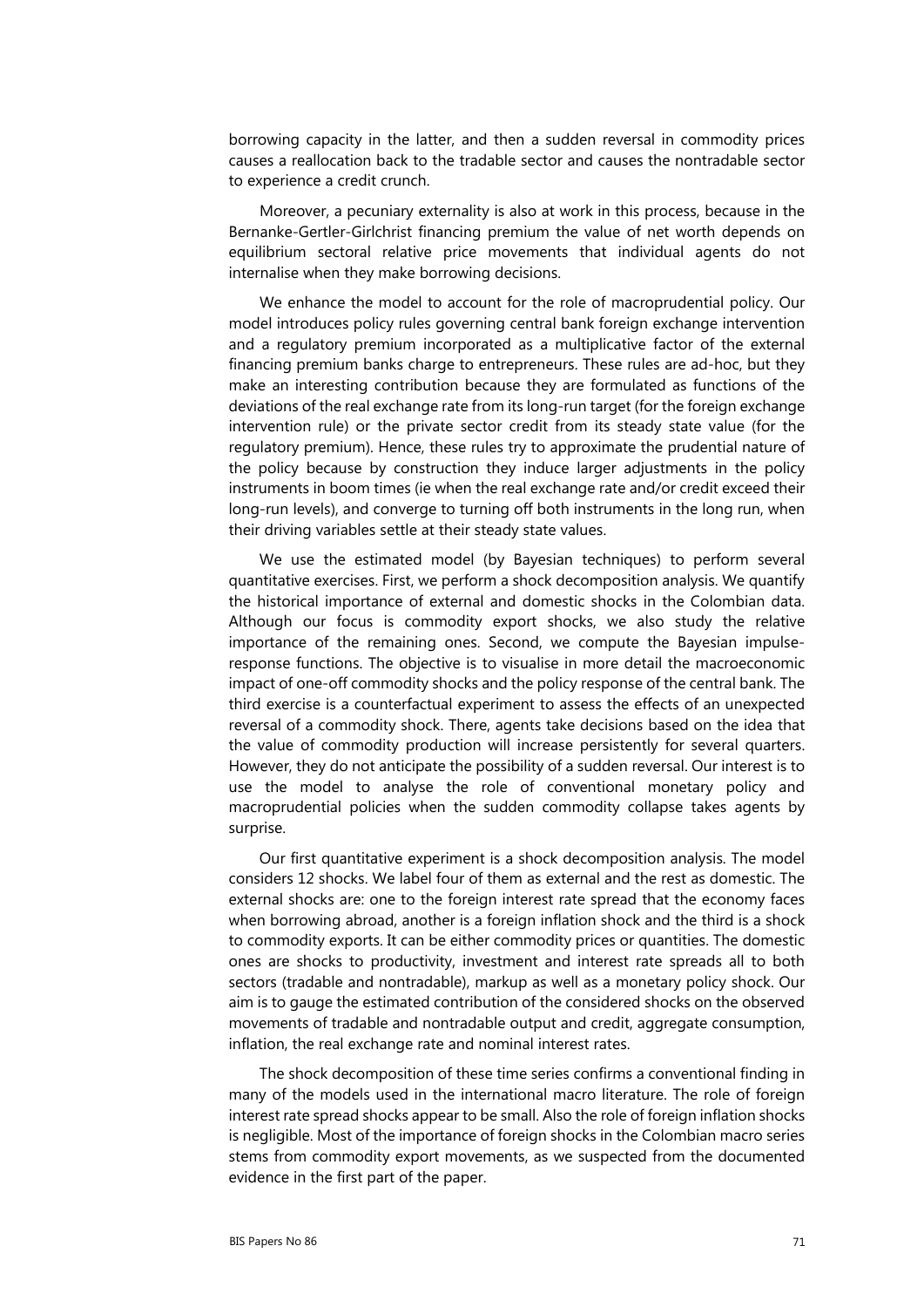Despite these large real effects on sectoral output and relative prices, commodity export shocks have a smaller contribution to tradable and nontradable credit and consumption. Credit fluctuations are mostly dominated by investment specific shocks, especially in the case of nontradable credit. The inter-sectoral effects of specific shocks go from nontradable credit to tradable credit, but not the other way around. More precisely, tradable investment shocks have no impact on nontradable credit, while nontradable investment shocks spillover to tradable credit. This type of credit is much more responsive to interest rate credit spread shocks than nontradable credit. Thus, based on these findings, we are inclined to conclude that the importance of commodity export shocks appears to lie more on its sectoral effects than on its impact on aggregate activity. GDP fluctuations may mask the reallocation effects that commodity export shocks entail. Preference shocks appear to be an important source of macroeconomic fluctuations, as they affect GDP through nontradable output, consumption, inflation and the policy rate. However, they do not affect both types of credit. Their contribution to real exchange rate and tradable output fluctuations has also been small. Put together, these results suggest that credit cycles in Colombia does not appear to be driven by aggregate domestic shocks nor by foreign shocks, but mostly by sectoral specific shocks and their interaction.

The mechanism that we have in mind to explain the response of the economy to commodity booms, approximated by the model's impulse responses, is as follows: besides the standard channels in the tradable and nontradable small open economy models, a key mechanism works through the external interest rate risk premium. This premium has an endogenous component, which depends not only on net external debt but also on the stock of the real commodity resource. A commodity price shock raises the value of this real asset lowering the risk premium that the economy faces in international financial markets. Thus, the income effect on the households' budget constraint may be small but the wealth effect may be large, especially since overall the economy has a negative net foreign asset position. Without this mechanism, the effects of a commodity boom on the real exchange rate in a three sector model would be smaller.

There is an additional channel in our model induced by the presence of the sectoral financial accelerator. The appreciation of the exchange rate also leads to a fall in the value of the assets of the tradable sector, lowering the value of its collateral and consequently, rising the external financing premium that tradable firms pay to commercial banks. This increase in financing costs coupled with the lower demand of domestically produced tradable goods drives further down employment in this sector. In contrast, the nontradable sectors benefit from an exchange rate appreciation. This channel is present in the model but it is quantitatively small in the Colombian data, as the shock decomposition also reveals.

Finally, the effectiveness of the macroprudential policy is evaluated by studying how the response of the economy to an oil price hike lasting six quarters, followed by an unexpected reversal, differs with and without the macroprudential policy rules. In the case without the rules, the only policy rule at play is the standard Taylor rule in New-Keynesian DGSE models.

The results show only small differences with or without the policy rules governing currency intervention and the regulatory premium. These results could be interpreted as indicating that the model's financial frictions are not the empirically relevant ones, but they may also suggest again that the perturbation approach to smooth the convex borrowing costs implied by the financial frictions is weakening their real